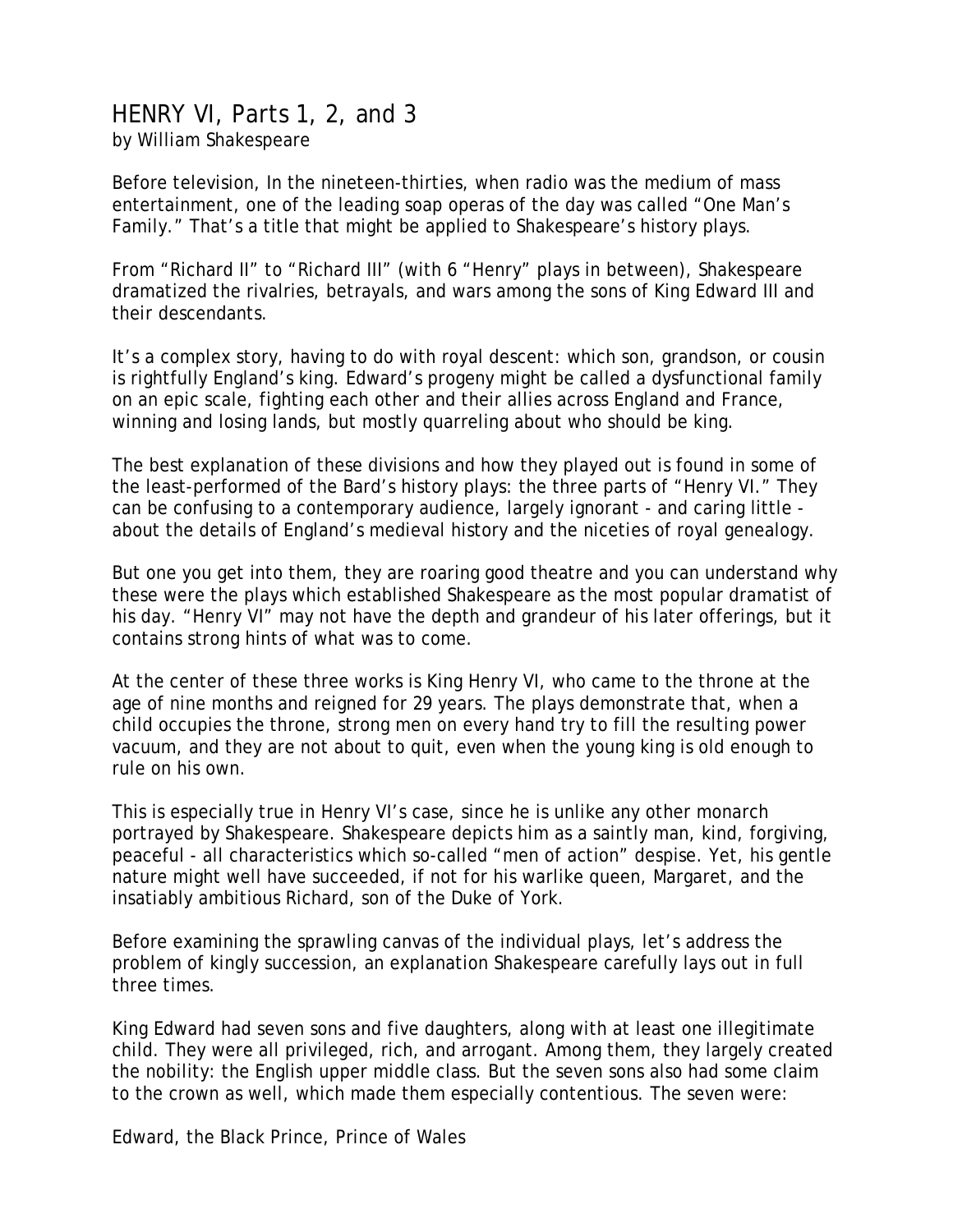William of Hatfield Lionel, Duke of Clarence John of Gaunt, Duke of Lancaster Edmund Langley, Duke of York Thomas, Duke of Gloucester William of Woodstock

The two Williams died young. The eldest, Edward the Black Prince, died before his father, which meant that the crown went to his surviving son, who became Richard II.

Richard lived a disreputable and dissolute life. Shakespeare softens this by making him merely indecisive and poetic. Henry Bolingbroke, son of the Duke of Lancaster, Edward's fourth son, forced Richard to yield the crown to him and consented to Richard's murder.

In doing this, Henry skipped over the claims of Edward's second son, who died with a male heir, and his third son, who had descendants with a better claim than Bolingbroke's, prompting them to instigate rebellions and pitched battles against him when he ruled as Henry IV.

Henry IV held his crown the way a miser hoards his gold, finally passing it on to his son, Henry V. This Henry quelled all opposition by winning stunning victories in France, establishing his sway over much of the land. However, he died suddenly, leaving his infant son, Henry VI, next in line. This loss was doubled when the infant's grandfather, king of France, from whom he inherited the French crown, also died, This awakened all the previous arguments about his right to the throne and the War of the Roses ensued between Henry VI, of the House of Lancaster, and Richard of York, who claimed descent from both Edward's third and fifth sons.

York was killed in battle, but his sons prevailed, producing the reigns of Edward IV and Richard III. Richard was then defeated at Bosworth Field, paving the way for a descendant of John of Gaunt, Edward's fourth son, to become Henry VII and end the argument by eliminating all claimants to the throne and establishing the House of Tudor, which later produced Henry VIII (about whom Shakespeare co-authored another play) and Elizabeth I.

It is a colorful history and worth following, either in Shakespeare's sequence of dramas or in history books, which are more scrupulously accurate. Shakespeare was a dramatist and took liberties with events, even as writers of television docudramas do today.

Let's trace the plots of each play as simply as possible.

The first part - which was actually written last (what you might call a prequel) begins with English nobles attending the funeral of Henry V. The proceedings are interrupted by messengers who tell them that most of Henry's conquests in France are being won back, in spite of the leadership of Sir Henry Talbot, England's most heroic warrior.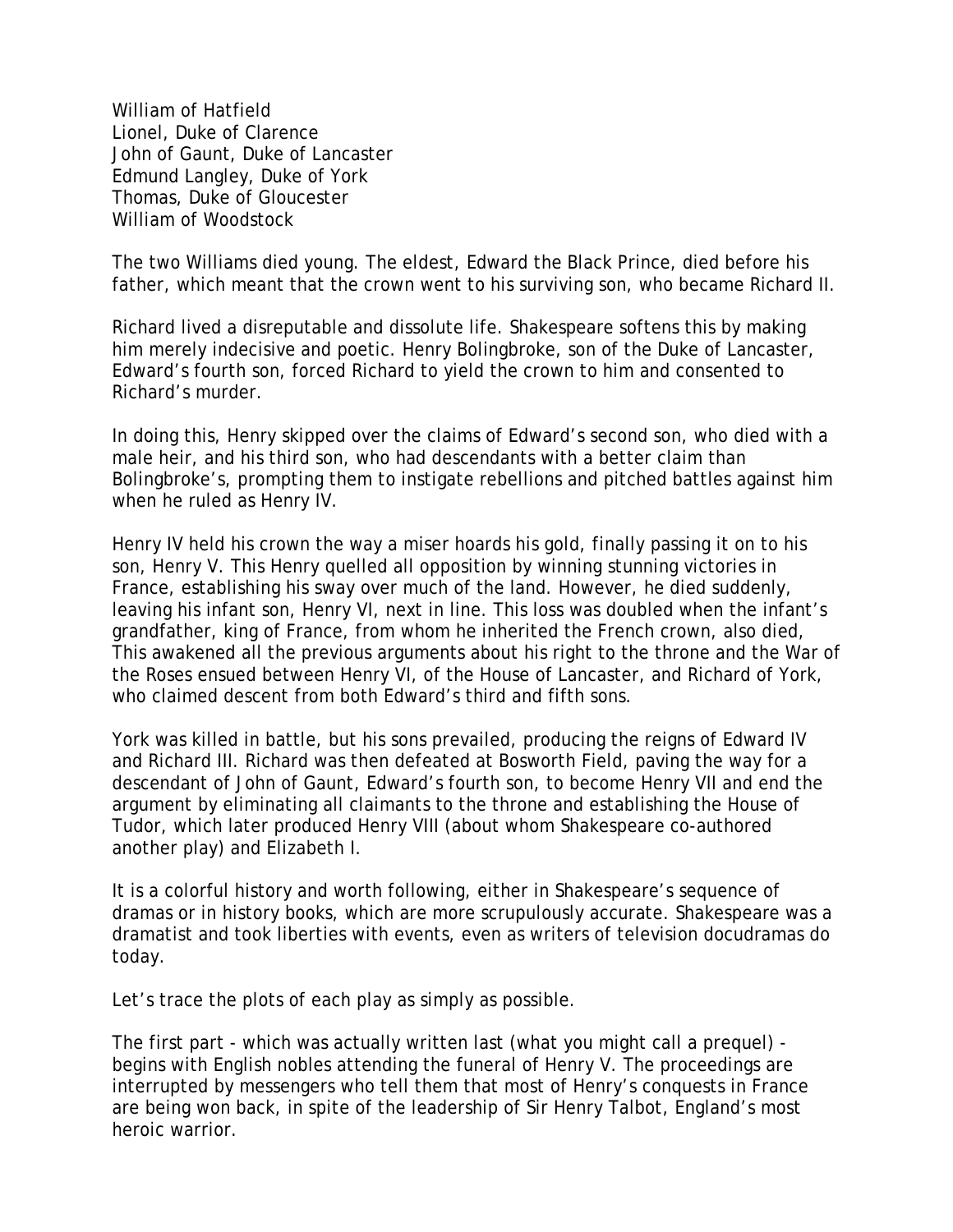Three levels of conflict are developed in the play: a contest for power among Henry's relatives, all members of the House of Lancaster; a developing struggle between the Houses of York and Lancaster for the crown; and battles for territory in France.

The infant king's guardian, his uncle Humphrey, Duke of Gloucester, fights for control with another uncle, the Bishop of Winchester. The situation is complicated when young Henry refuses a politically advantageous marriage to wed the beautiful, but penniless Margaret, who is wooed for him by the Duke of Suffolk, her lover, who conspires to rule England through her.

Shakespeare then invents a scene which helps explain the growing enmity between York and Lancaster, when courtiers take sides in an argument between them by choosing to wear either a white rose (for York) or a red rose (for Lancaster), thus setting off the War of the Roses.

Meanwhile, the French rally to win back conquered cities through the timely intervention of Joan of Arc, or Joan la Pucelle, as she is called. Joan is no saint in English eyes and Shakespeare depicts her as a witch and - possibly - a wanton. Joan is finally captured and burned at the stake, but the English lose much of what Henry V had won, more through personal jealousy and bickering among its leaders than through battle.

In part two, Henry welcomes Margaret as his queen and it is quickly apparent what a domineering character she is. The nobles are choosing sides and Margaret works with Lancastrians to have the Duke of Gloucester murdered. Richard, Duke of York, their enemy, goes along with them, but only to be rid of a potential opponent. He has his eye on the crown.

Gloucester's murder infuriates the commons and they force King Henry to exile the Duke of Suffolk for his part in the crime, Hard on this comes the sudden death of the Bishop of Winchester, who instigated Gloucester's murder. Richard of York is sent to Ireland to put down a rebellion, thus giving him what he needed: an army. In his absence, a clothier, Jack Cade, shakes the kingdom with an uprising of commoners who set out to kill the nobility and the educated. This produces one of the most famous lines in the trilogy, when one of Cade's followers suggests: "The first thing we do is kill all the lawyers."

Cade's rebellion collapses and York returns to find the throne within his grasp. With his army and the backing of his warlike sons, he opposes an army led by Queen Margaret (King Henry refuses to fight) and wins the Battle of St. Albans, the first round of the War of the Roses.

Part three begins with the victorious Richard of York confronting Henry VI in parliament, demanding the crown. Honest Henry has to agree that York's claim to the throne is stronger than his, but asks to be permitted to reign until his death, after which the crown will pass to Richard.